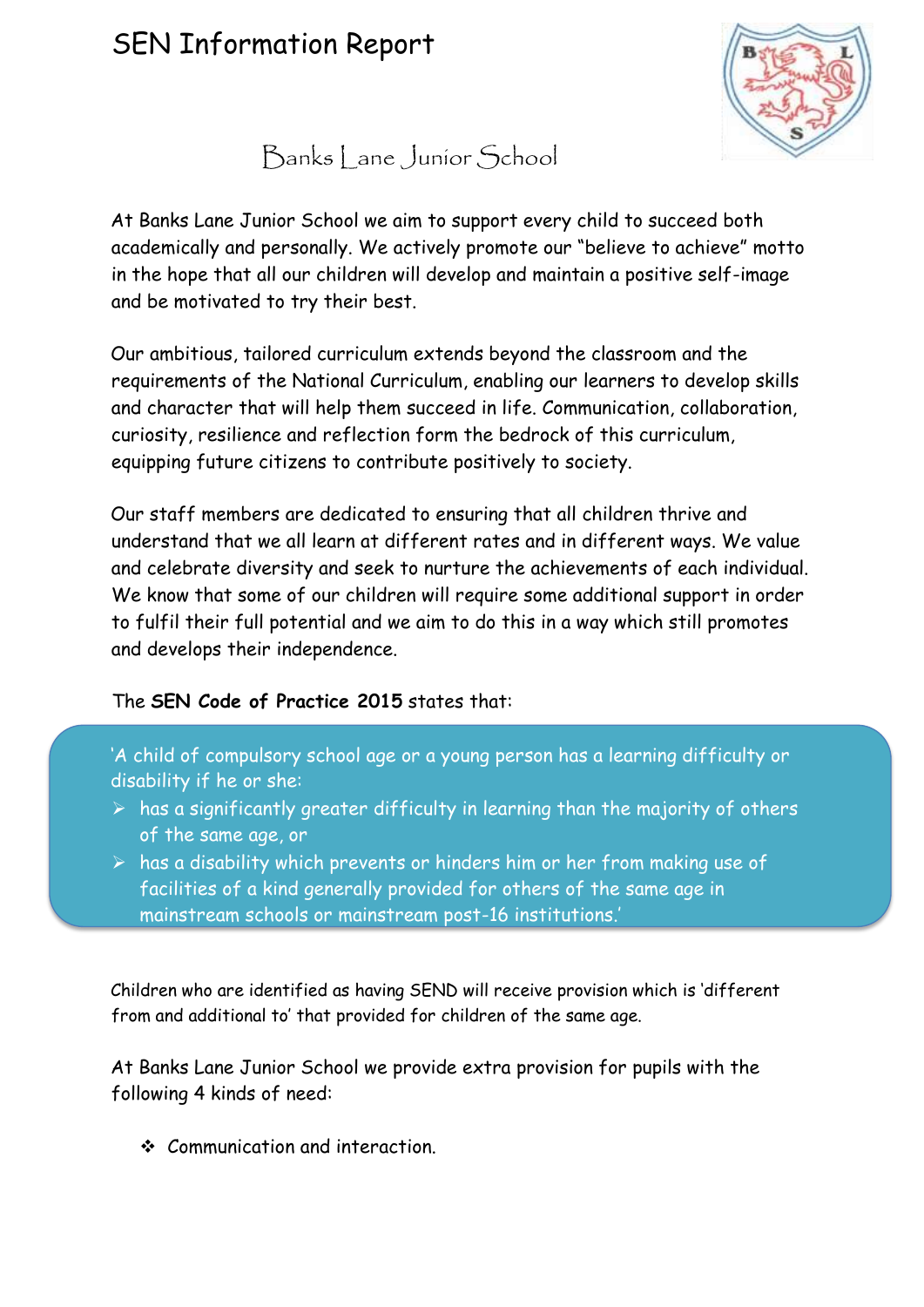

- This includes those with speech, language and communication needs (SLCN) and autism spectrum disorders (ASD).
- Cognition and learning.
	- This includes those with specific learning difficulties (SpLD) such as dyslexia, dyscalculia and dyspraxia.
- ◆ Social, mental and emotional health.
	- This includes anxiety disorders, adjustment disorders and obsessive compulsive disorder (OCD).
- Sensory and / or physical.
	- Some children require special educational provision because they have physical or sensory difficulty which inhibits their ability to use one or more of their senses or physical movement.



The team work closely with each other, teaching staff, the senior leadership team, parents, children and outside agencies to ensure the best support is in place for each child.

Mrs Howarth also has the responsibility for coordinating provision for those with **medical needs** and those who have **English as an additional language (EAL).**

We welcome any questions or queries you might have about your child or about SEND at Banks Lane Junior School. Please see below for contact details:

Telephone: 0161 480 2330 Email: admin@bankslane-jun.stockport.sch.uk or head@bankslanejun.stockport.sch.uk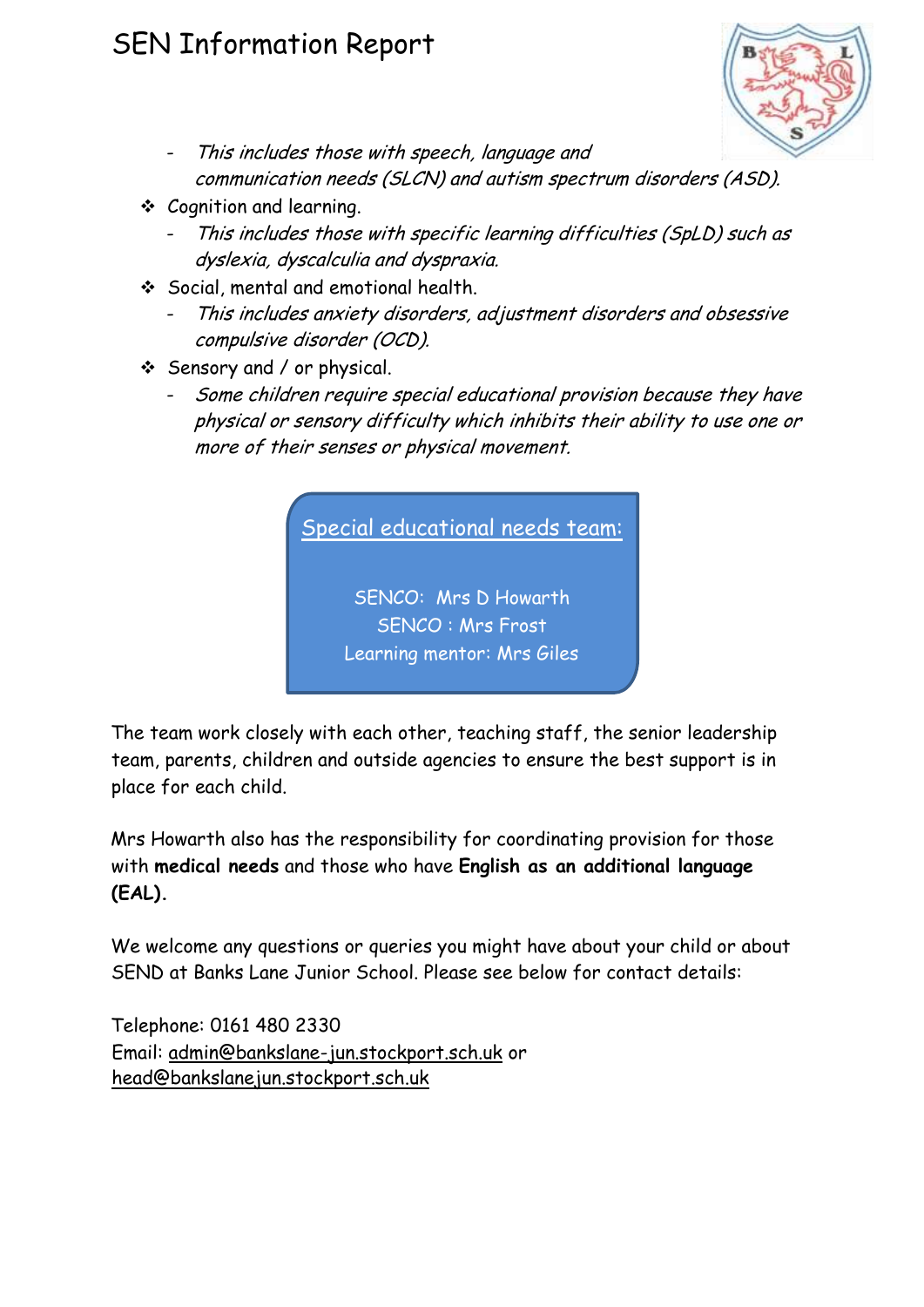

The senior leadership team are also available every day on the

playground before school as well as class teachers at the end of the school day if you would prefer to speak to these members of staff about your SEND needs.

## Frequently asked questions

### **How does Banks Lane Junior School know if children need extra help?**

Children may be identified as having SEN through a variety of ways including the following:-

- Liaison with Infant school / previous school
- Child performing below age expected levels
- Concerns raised by Parents/Carers
- Concerns raised by teacher if behaviour or self-esteem is affecting progress
- Liaison with/assessments by external agencies
- Health diagnosis through paediatrician/doctor
- \* The class teacher continually assesses each child and notes areas where they are improving and where further support is needed. Children's progress is tracked from entry at Year 3 through to Year 6, and pupils not reaching age related expectations are identified.
- Children who are not making expected progress are picked up through our half termly Pupil Progress Review meetings with the Class teacher and year group leaders. In these meetings, a discussion takes place concerning why individual children are experiencing difficulty and what further support can be given to aid their progression.
- Identified children receive additional teacher and/or teaching assistant led support.
- Specific assessments, eg reading tests

### **What should I do if I think my child may have Special Educational Needs?**

Talk to us! The first port of call is your child's class teacher. If you require more information contact our SENCO, Deputy Head or Head Teacher. The class teacher is available at the end of each day on the playground or you can make an appointment to speak with them by ringing the school office on 0161 480 2330 or emailing the year group email on the email address which corresponds to the year group that your child is in - [year3@bankslane-jun.stockport.sch.uk](mailto:year3@bankslane-jun.stockport.sch.uk)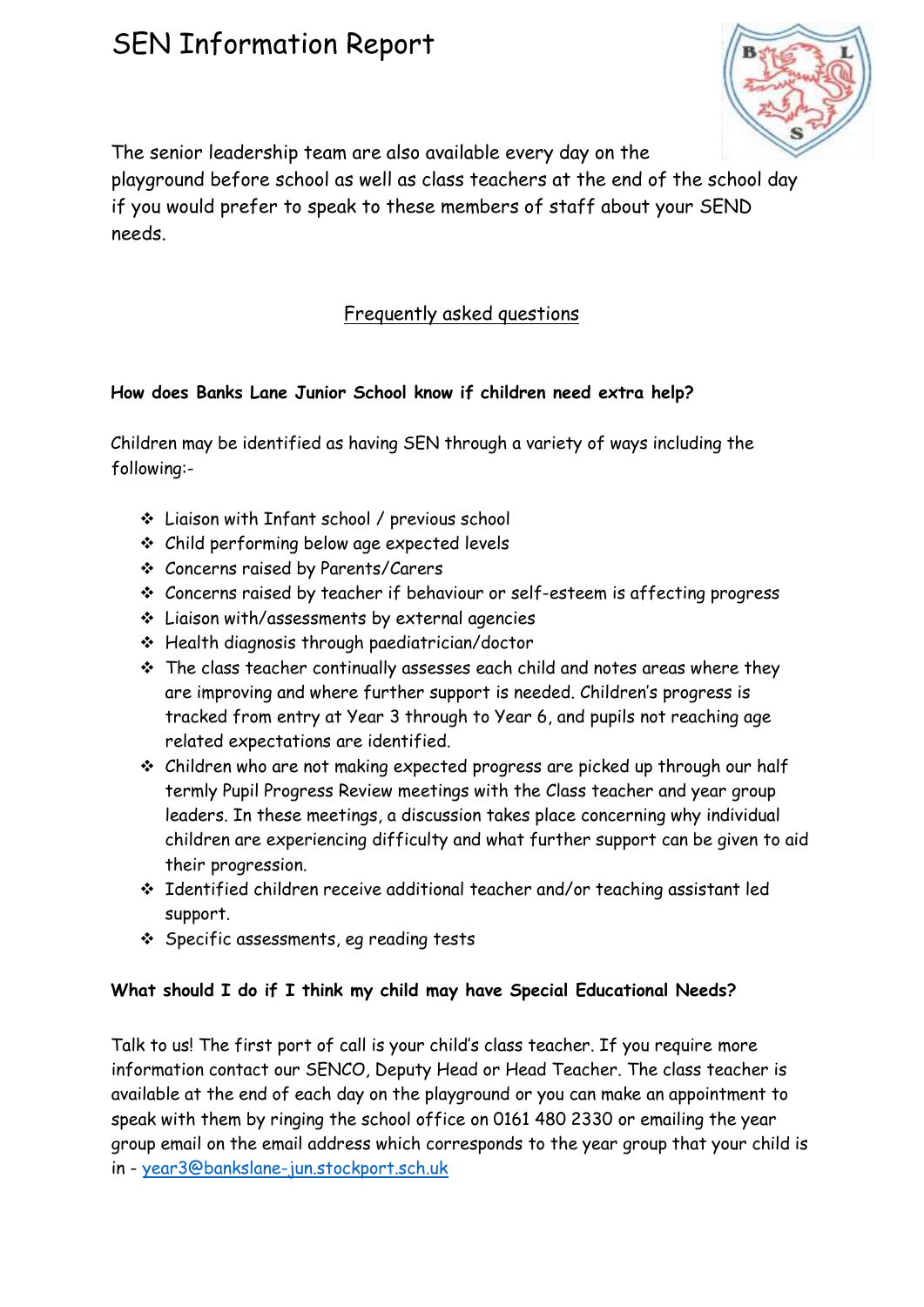

[year4@bankslane-jun.stockport.sch.uk](mailto:year4@bankslane-jun.stockport.sch.uk) [year5@bankslane-jun.stockport.sch.uk](mailto:year5@bankslane-jun.stockport.sch.uk) [year6@bankslane-jun.stockport.sch.uk](mailto:year6@bankslane-jun.stockport.sch.uk)

We pride ourselves on building positive relationships with parents. We are open and honest with parents and hope that they are able to do the same with us.

#### **How will Banks Lane Junior School staff support my child?**

Our SENCOs and Senior Leadership Team will closely monitor all provision and progress of any child requiring additional support across the school. The class teacher will oversee, plan and support each child with SEND in their class to ensure that progress in every area is made. There may be a Teaching Assistant (TA) working with your child either individually or as part of a group, if this is seen as necessary by the class teacher.

If a child is identified as having additional needs, the support and provision available will be discussed with parents before it begins. This support may be in the form of:

- Small teacher led intervention groups
- Small group or 1:1 TA led interventions
- Outside agency support
- $\div$  Referrals to other outside agencies
- Specific resources that may be employed in the classroom, such as visual timetables, laptops, coloured overlays etc

#### **How will the curriculum be matched to my child's needs?**

All work within class is differentiated to an appropriate level so that all children are able to access learning according to their specific needs. Typically this might mean that in a lesson there would be three different levels of work set for the class, however on occasions this can be individually differentiated. The benefit of this type of differentiation is that all children can access a lesson and learn at their level.

#### **How do we know if the support or strategies used have had an impact?**

Children are identified on the SEN register at either SEN Support and if they have an Education, Health and Care Plan (EHC). Children with SEN have an SEN Support Plan. If a child is exhibiting behavior that challenges, this may be in the form of an Individual Behaviour Plan (IBP) or a behaviour support plan. We produce these with parents and carers and the children themselves. These plans include targets which are used to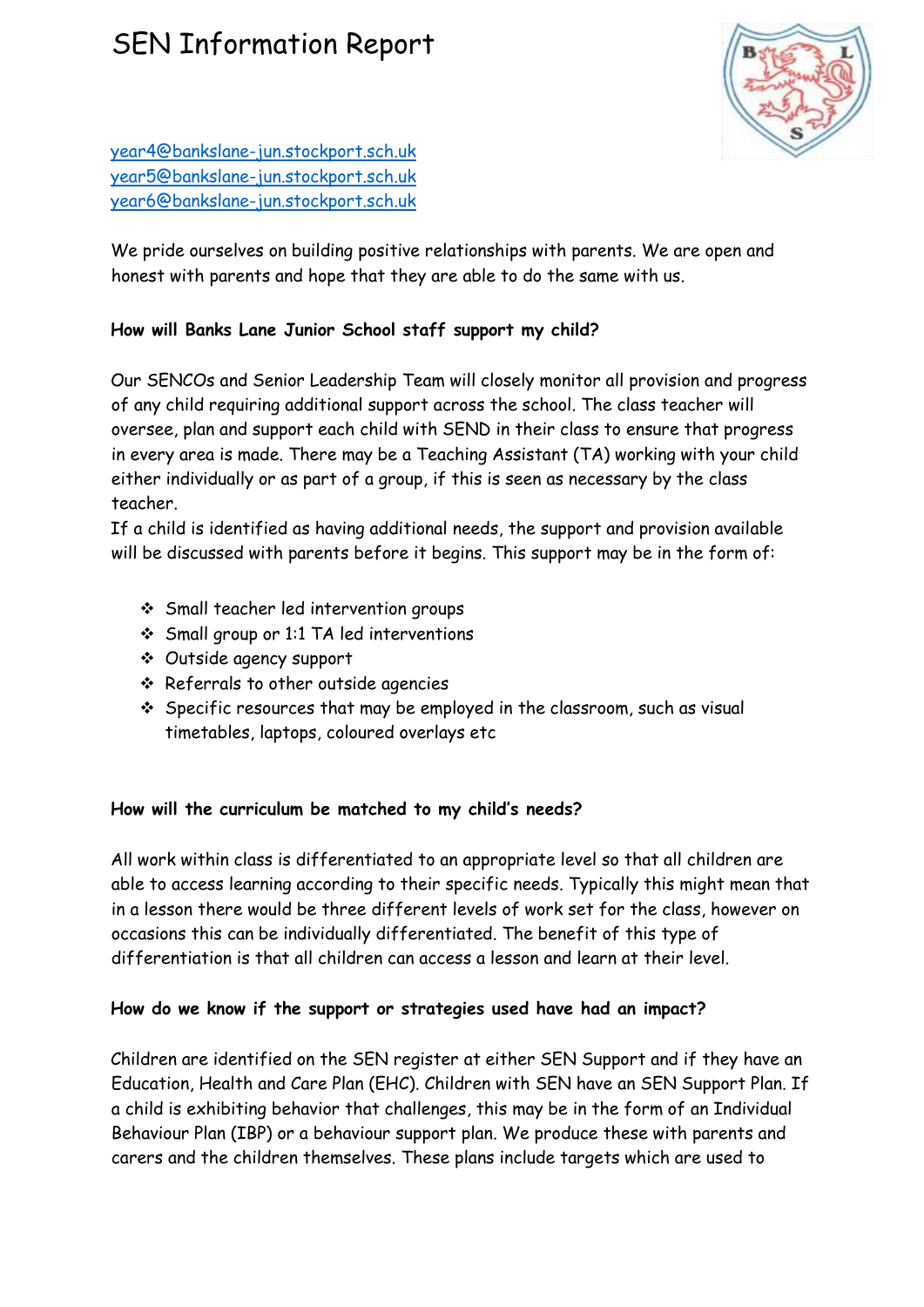monitor pupils' progress academically against national/age expected levels as well as targets to support their well being where needed. The plans are reviewed termly and updated as necessary. Review may involve updating into smaller steps or using a different approach to ensure progress is made.

Children may move off the SEN register when sufficient progress has been made after discussions with parents/carers. These children will continue to be closely monitored.

## **How will I know how my child is doing and how will you help me to support my child's learning?**

The class teacher and/or SENCo will meet with parents/carers termly (this could be as part of an extended appointment at Parent's Evening) to discuss your child's needs, support and progress. There will be at least one extended opportunity where we will work with parents/carers and your child to co-produce your child's plan. For further information the SENCo is available to discuss support in more detail.

We offer an open door policy where you are welcome to make an appointment to meet with either the class teacher and/or SENCo and discuss how your child is getting on. We can offer advice and practical ways that you can help your child at home. We believe that your child's education should be a partnership between parents and teachers, therefore we aim to keep communication channels open and communicate regularly, especially if your child has complex or long term needs.

Your child may have a SEN support plan or IBP in place and therefore the targets set are SMART (Specific, Measurable, Achievable, Realistic, Time scaled) targets with the expectation that the child will achieve the target by the time it is reviewed. If your child has complex SEND, they may have an Education Health Care Plan which means that a formal annual review will take place to discuss your child's progress and a report will be written to send to the Local Authority. Termly reviews will continue to take place to discuss strategies and progress your and your child's input in identifying how best to meet their needs.

### **How will my child be able to contribute their views?**

We value and celebrate each child being able to express their views on all aspects of school life. This is often carried out through the School Council which has an open forum for any issues or viewpoints to be raised. There are also a number of Pupil Voice sessions throughout the year which enables our pupils to express their views on different aspects of the school.

Children will be fully involved in developing their targets within SEN Support or EHC plans. Children are asked to help review their SEN support plans /EHC plans and their aspirations are captured on these documents also. Each child on the SEN register has a one page profile which the child contributes what is important to them with their parents/carers and class teacher. This shows their areas of strengths and what support strategies work well for that individual. Children are invited to attend their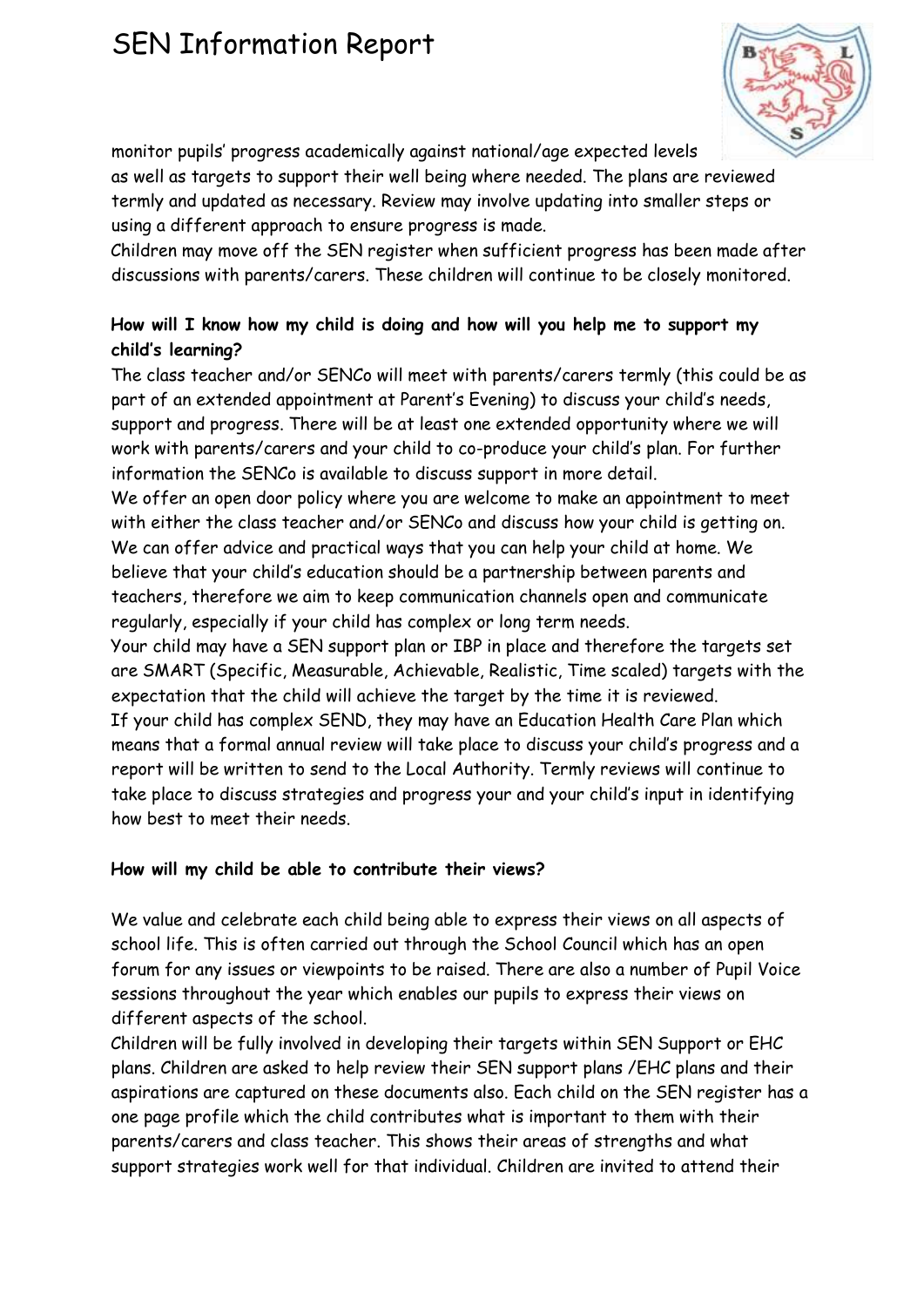

annual reviews if they have and EHC plan and are welcome to attend the termly reviews if this is considered appropriate by their parent/carer.

### **What support will there be for my child's overall well-being?**

We are an inclusive school, and welcome and celebrate diversity. All staff appreciate the importance of children having high self-esteem in order to achieve positive wellbeing. Here at Banks Lane Junior School, we commit to our own values and ensure pupils are able to develop in a caring, fair and understanding environment. The class teacher has overall responsibility for the pastoral, medical and social care of every child in their class, therefore, would be parents' first point of contact. If further support is required, the class teacher can liaise with the SENCo or the deputy head teacher who has responsibility for Safeguarding for further advice and support. This may involve working alongside outside agencies such as Health and Social Services, Primary Jigsaw, The Educational Psychologist or the Behaviour Support Team.

- Banks Lane Junior School has a policy regarding the administration and managing of medicines on the school site. Parents need to contact the school office to discuss this and if agreed complete a parental agreement for school to administer medicines. For the administration of medicines for life threatening conditions or medication required for a long-term illness, such as asthma and diabetes, then a Health Care Plan will need to be completed. The teacher with responsibility for Medical Needs will support parents with this. In such cases the care plan will be written according to the directions of the School Nurse/child's doctor or Specialist Nurse.
- School will generally not take responsibility for other medicines such as cough medicines, however, we may be able to administer prescribed medicines following discussions with parents.

### **What specialist services and expertise are available at or accessed by Banks Lane Junior School School?**

As a school we work closely with any external agencies that we feel are relevant to individual children's needs within our school including: BSS (Behaviour Support Service), LSS (Learning Support Service), Health including: School Nurses, General Practitioners, PT (Physiotherapy), HYMS (Healthy Young Minds Stockport), Paediatricians, OT (Occupational Therapist), Primary Jigsaw, SSS (Stockport Sensory Service), the Autism Team and the SLT (Speech & Language Therapy service). We also work very closely with Social Care and the Educational Psychologists. Should

your child require any form of involvement with an outside agency then the school would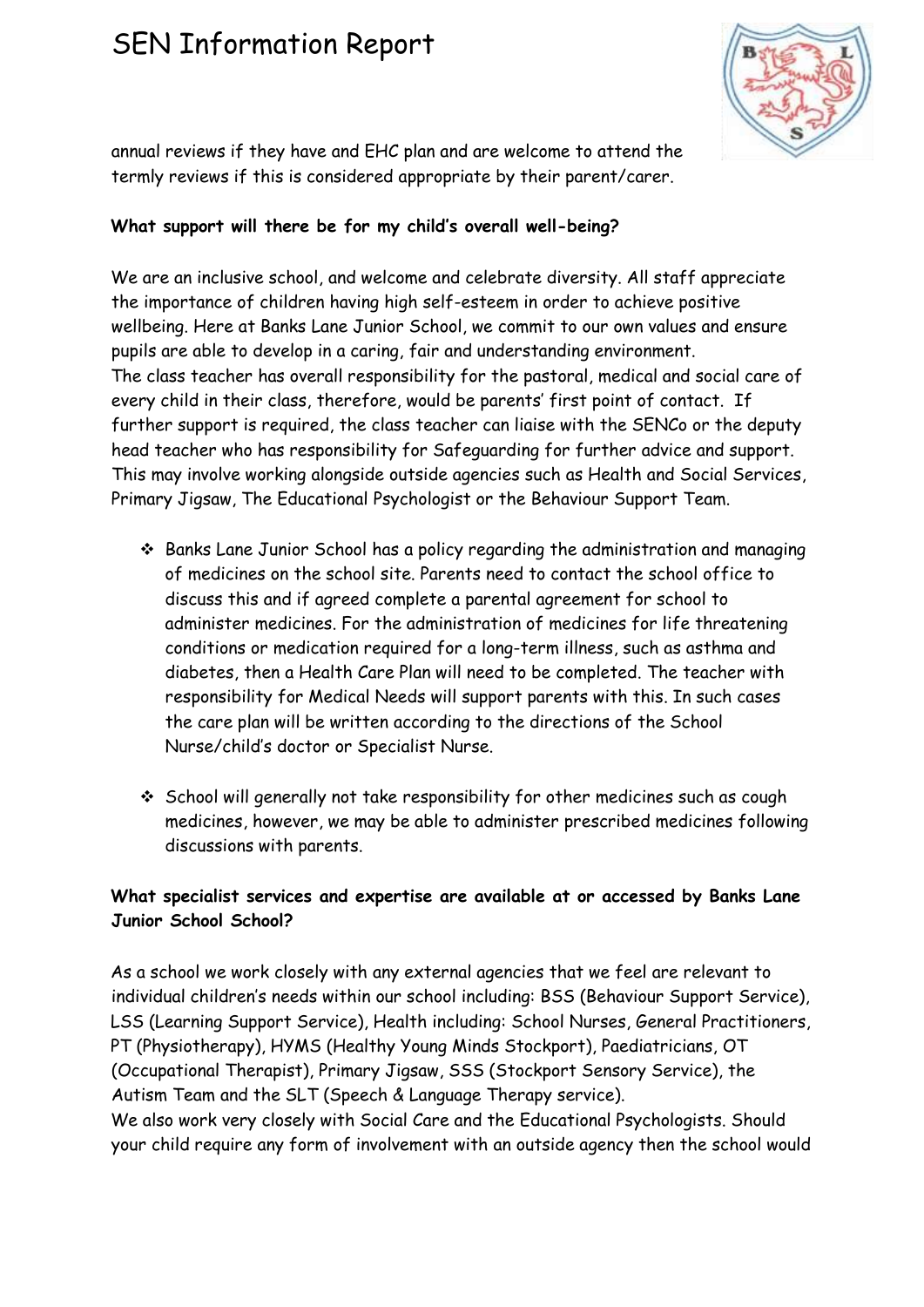

immediately inform you and obtain permission from adults with parental responsibility to pursue this referral.

#### **What training have staff had or going to have?**

All of our TAs have had training in delivering maths, reading and phonics programmes such as Better Reading Partnership, Numicon and Lexia. The school also has Teaching Assistants who have undertaken training on Motor Skills United (an OT programme). TAs work alongside Speech and Language Therapists, the Learning Support Service and behavior support teachers to develop individualised programmes. Our TAs have also had training on the Wellbeing Toolkit which supports our children's mental wellbeing in school which is overseen by our senior leadership team and learning mentor.

As a staff we have regular training on Medical Needs and safeguarding in order to ensure that all staff are able to manage pupils accordingly.

#### **What are the Governors responsibilities?**

Our SEND Governor is Mrs Judith Patel. The SEND governor meets with the SENCo to discuss the range of needs of our pupils, our provision to support children with SEND and the outcomes of this specific cohort. The Governor is able to feedback during Governing Body meetings to agree priorities for spending with the overall aim that all children with SEND receive the support they need in order to make progress.

### **How will my child be included in activities outside the classroom including school trips?**

All children are included in all parts of the school curriculum and we aim for all children to be included on school trips. We will provide the necessary support to ensure that this is successful.

A risk assessment is carried out prior to any off site activity to ensure everyone's health & safety will not be compromised. In the unlikely event that it is considered unsafe for a child to take part in an activity, then alternative activities which will cover the same curriculum areas will be provided in school following discussion with parents. All children are encouraged to take part in extra curricular activities, regardless of additional needs and/or difficulties.

#### **How accessible is the school environment?**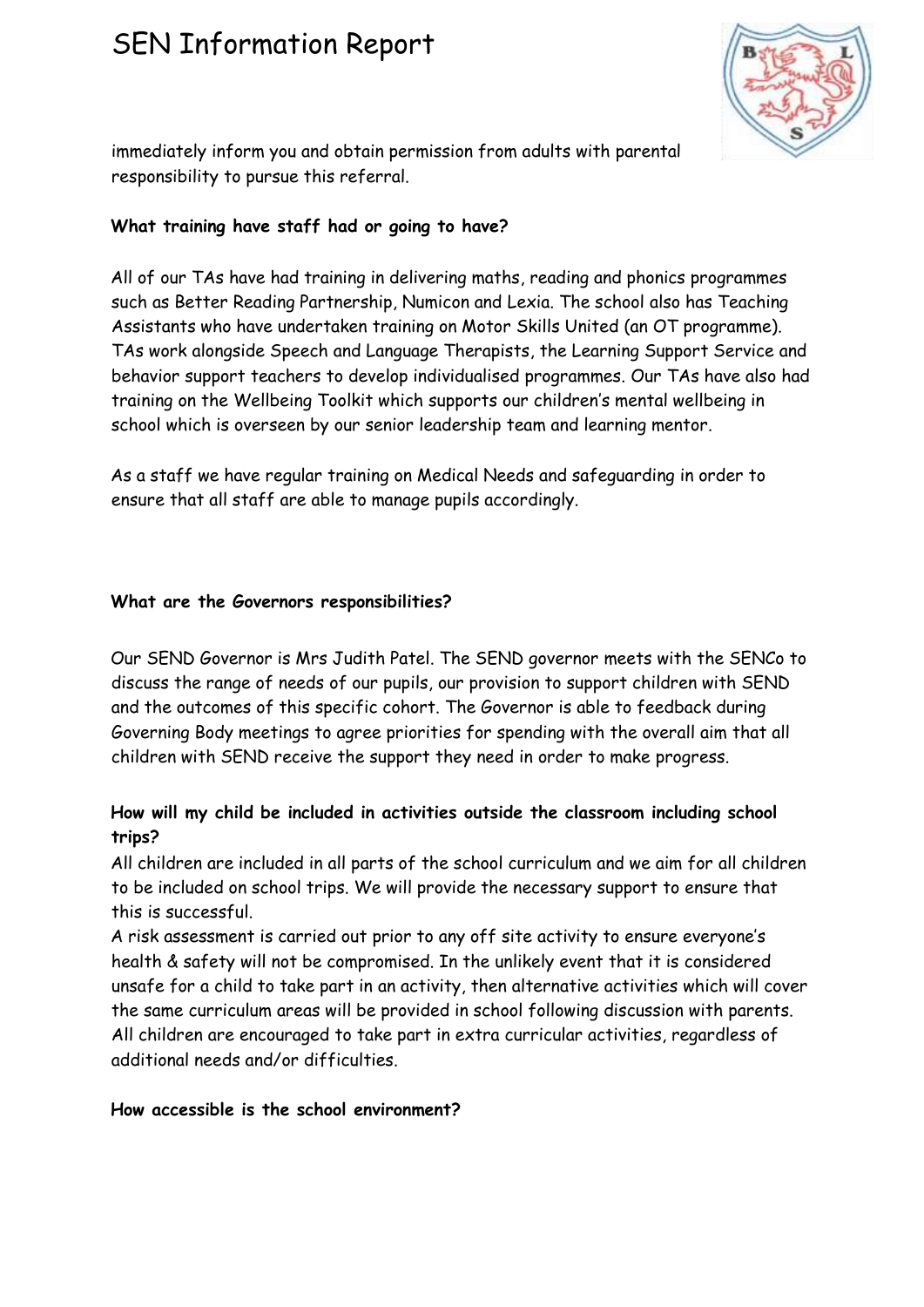

- Banks Lane Junior School is mainly situated on one floor and can be fully accessed by wheelchairs. The dining hall is up one small flight of stairs but there is a platform lift to enable children with physical difficulties to sit with their friends at lunchtime. We also have two disabled toilets.
- Any other resources needed for access may be assessed by OT and Physiotherapy in order for us to ensure ease of access and safety for all.
- The school is able to liaise with the EDS (Ethnic Diversity Service) who can provide additional support for any families with English as an additional language. We work with the Stockport Sensory Service (specialist Visual/Hearing Impairment Service) to ensure that children with these additional difficulties are supported and staff fully informed on how to support them. Please see our Accessibility Policy for more information.

## **How will Banks Lane Junior School prepare and support my child to join the school and then transfer to secondary school?**

We encourage all new children to visit the school prior to starting when they will be shown around the school and any concerns can be addressed. For children with SEND, we would encourage further visits to assist with acclimatisation to the new surroundings which our SENCo can assist in arranging if requested.

We have an extremely comprehensive transition programme between the Infant School and Junior School. The children have numerous visits before they finish in July to help them be ready for September. One of these meetings will be to meet their Year 6 Buddy.

The Year 3 teachers and SENCo meet with the Year 2 teachers to discuss the children in detail. For children with SEND, there are additional meetings between the Infant and Junior SENCos and Learning Support Teachers.

Many of our 'feeder' secondary schools run a programme specifically tailored to aid transition for the more vulnerable pupils and pupils with SEND. The Autism Team can arrange additional visits for children with ASD to their chosen high school and will provide extra support around transition time if needed. The Behaviour Support Service also offer a transition programme for identified pupils.

The SENCo liaises closely with the secondary SENCos when transferring children to different schools ensuring all relevant paperwork is passed on and all needs are discussed and understood. If your child has an Education, Health and Care Plan a transition review will be held in Year 5 when we will invite staff from feeder school to attend, if this has been identified. All pupils will have their EHC plans reviewed and the new school named no later than mid- February in Year 6.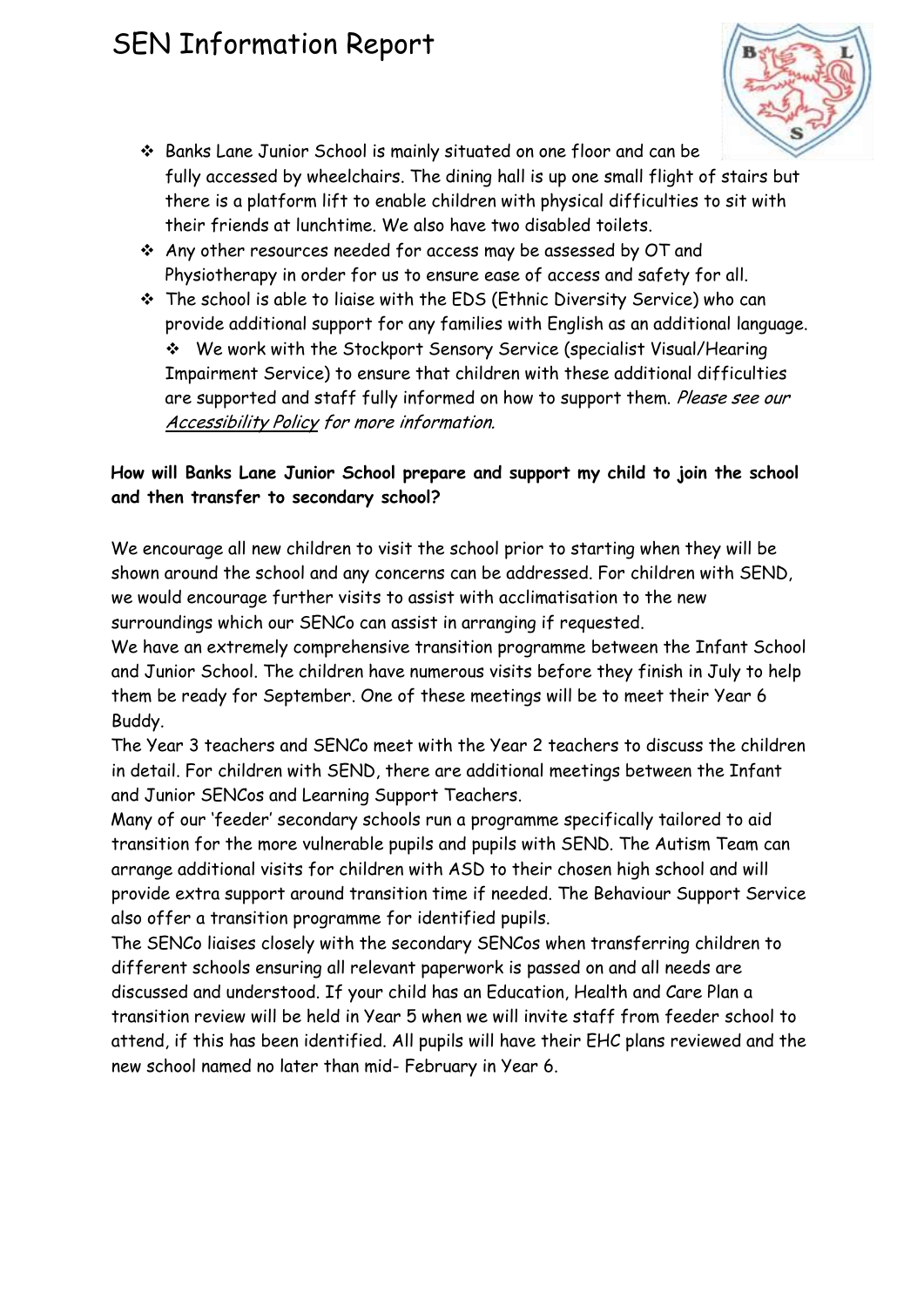

## **How are resources allocated and matched to children's special educational needs?**

We ensure that all children who have Special Educational Needs and Disabilities are met to the best of the school's ability with the funds available. We will often allocate Teaching Assistants who are funded by the SEN budget to deliver programmes designed to meet groups of children's needs. The budget is allocated on a needs basis.

### **How is the decision made about what type and how much support my child will receive?**

The class teacher alongside the SENCo and Senior Leadership Team will discuss the child's needs and the appropriate support. Different children will require different levels of support in order to reach their full potential. This will be decided through ongoing discussions with parents.

If your child has an EHC plan then there is sometimes an allocation of hours identified. During the annual review, the SENCo will liaise with the parents, class teacher and any other specialist services involved, to decide how best to use this time and resources the meet the child's individual targets.

### **What support is there for improving behaviour, attendance and avoiding exclusion?**

As a school we recognise, in line with the SEND Code of Practice, that behaviour that challenges is often as a result of unmet need. This may be a Special Educational Need so we need to ensure that needs are assessed and appropriate provision provided. As a school we have a very positive approach to all types of behaviour with a clear reward system that is followed by all staff and pupils. If a child has behavioural difficulties, an IBP or a behaviour support plan is written alongside parents/carers, the child and the BSS to identify the specific issues, put relevant support in place and set targets.

After any behaviour incident, we expect the child to reflect on their behaviour with an adult. We are a restorative school and follow the Restorative Approach when dealing with incidents involving behaviour. This helps to identify why the incident happened, how it made the individuals involved feel and what the child needs to do differently next time to change and improve their behaviour.

Attendance of every child is monitored on a daily basis by the school office. Lateness and absence are recorded and reported upon to the Senior Leadership and safeguarding Team. Good attendance is actively encouraged throughout the school and rewarded on a weekly basis when the class with the best attendance receives the **F**antastic **A**ttendance Cup. Families who struggle with attendance and lateness are encouraged to attend Breakfast Club in an attempt to improve these issues.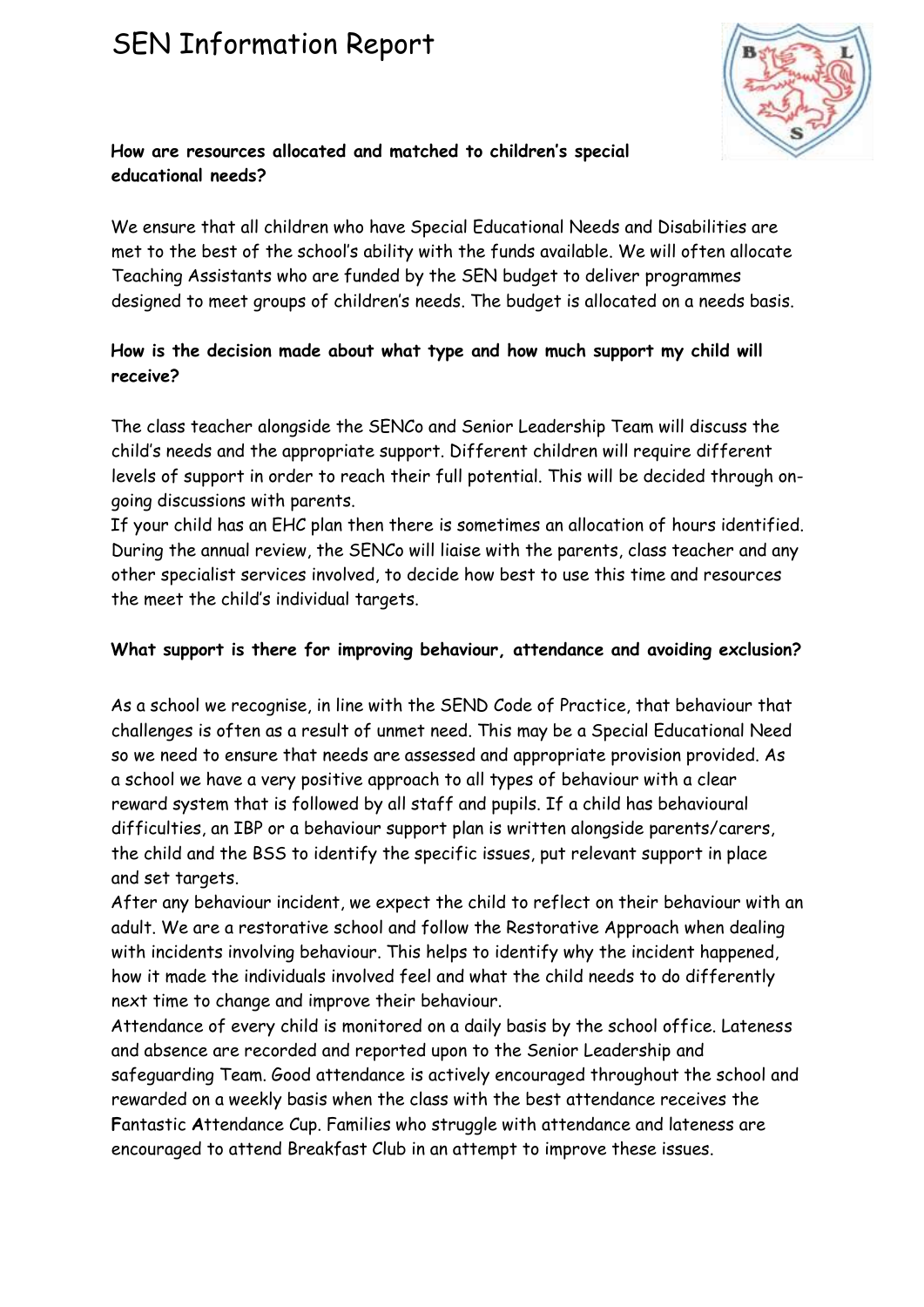

#### **Who can I contact for further information?**

Your first point of contact would always be the class teacher. If you require more information please contact our SENCO, you can make an appointment to speak with them by ringing the school office on 0161 480 2330 or emailing the year group email on the email address which corresponds to the year group that your child is in [year3@bankslane-jun.stockport.sch.uk](mailto:year3@bankslane-jun.stockport.sch.uk) [year4@bankslane-jun.stockport.sch.uk](mailto:year4@bankslane-jun.stockport.sch.uk) [year5@bankslane-jun.stockport.sch.uk](mailto:year5@bankslane-jun.stockport.sch.uk)

[year6@bankslane-jun.stockport.sch.uk](mailto:year6@bankslane-jun.stockport.sch.uk)

## **What should you do if you feel the school is not meeting your child's needs?**

First point of contact would be your child's class teacher to share your concerns. You could also arrange to meet our SENCo and/or Mr. Milner, our Headteacher. You may also wish to look at the SEN policies on our website.

If you feel you would like support to discuss your concerns, then you will need to contact PACT (parents and carers together), the Stockport local offer or the Stockport SEN department

(https://stockport.fsd.org.uk/kb5/stockport/fsd/localoffer.page;jsessionid=1031F6FD B72853C453050F49E2BB21E9?localofferchannel=0).

### **Who should I contact if I am considering whether my child with additional needs should join Banks Lane Junior School?**

For all pupils with SEN but without an EHC plan then the normal Stockport admissions procedures take place. If your child has an EHC plan then the SEN department will liaise with you about the type of placement that is appropriate and then the specific school will be named in the EHC plan. If you wish to visit the school then call the school office on 0161 480 2330 to make an appointment to look around. Once a place has been identified then you should contact the school office to arrange a meeting with the Head Teacher, Mr. Milner, or our SENCo to discuss how the school could meet your child's needs.

### **How is the SEN Information Report, containing details of our school offer, reviewed?**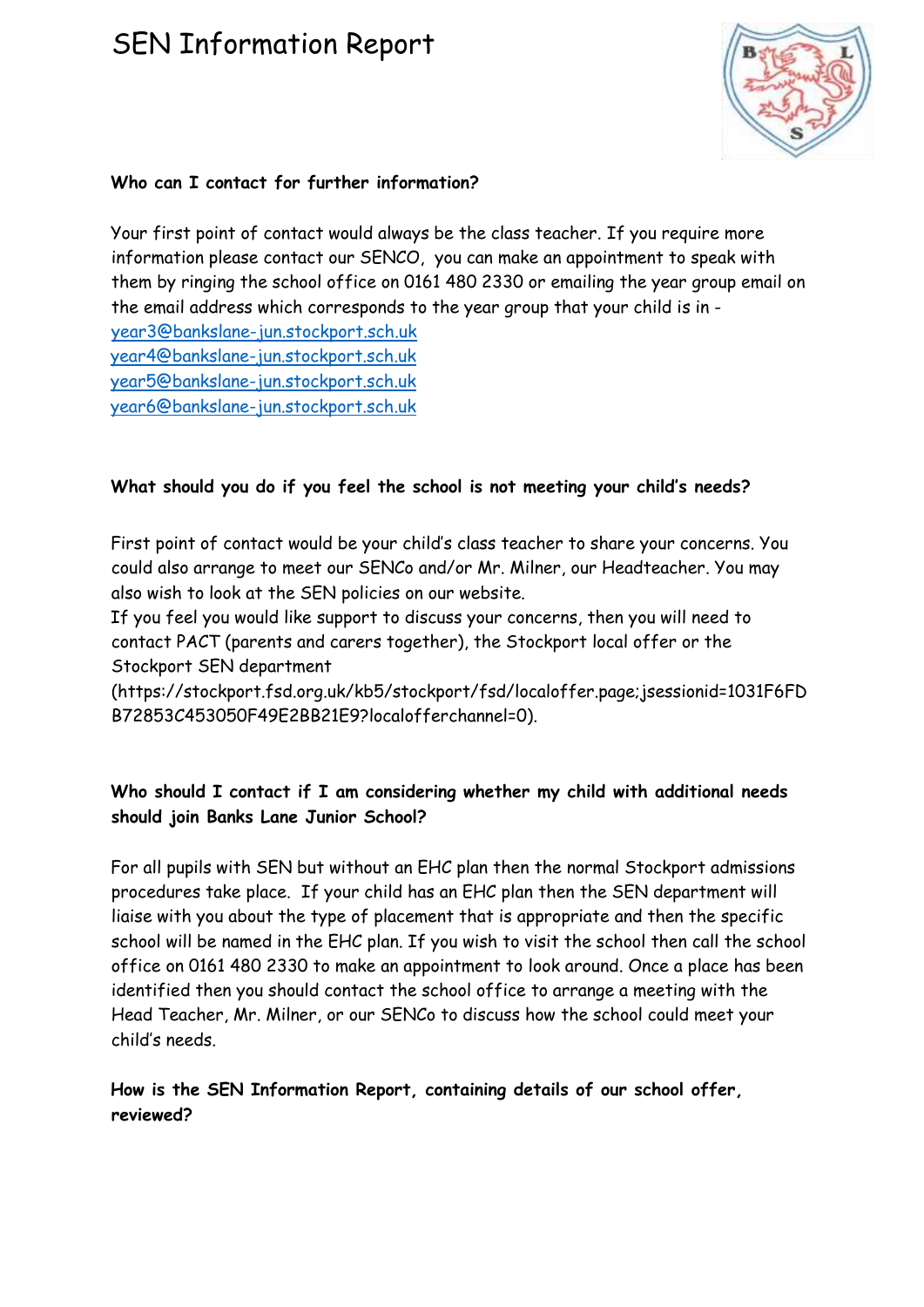

This SEN Information Report will be reviewed annually to reflect the

changing needs of the children who join and are developing in our school. Part of this review process will involve contributions from parents.

## **How are complaints about my child's SEN provision handled?**

Please refer to the Resolution of Issues information which is available on the school website.

Parents may also contact the Special Educational Needs and Disabilities Independent Advisory Support Service (SENDIASS) and the Authority's Disability Discrimination Policy for further advice of their own involvement and actions open to them.